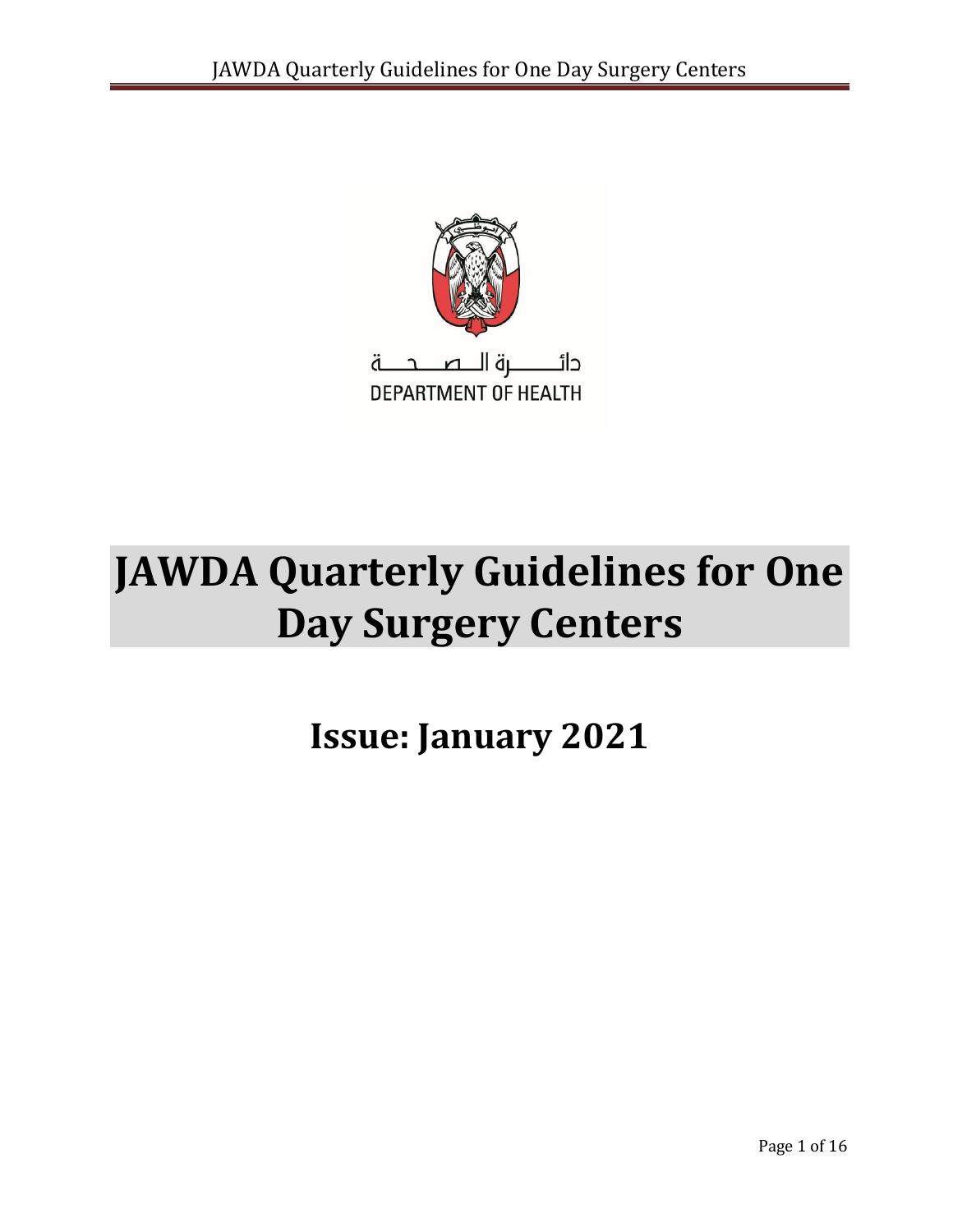| Table of Contents                                                                           |  |
|---------------------------------------------------------------------------------------------|--|
|                                                                                             |  |
|                                                                                             |  |
| Number of patients discharged against medical advice out of total number of One Day Surgery |  |
|                                                                                             |  |
|                                                                                             |  |
|                                                                                             |  |
|                                                                                             |  |
|                                                                                             |  |
|                                                                                             |  |
| 30-day all-cause readmission rate for patients undergone One Day Procedure 13               |  |
|                                                                                             |  |
|                                                                                             |  |
|                                                                                             |  |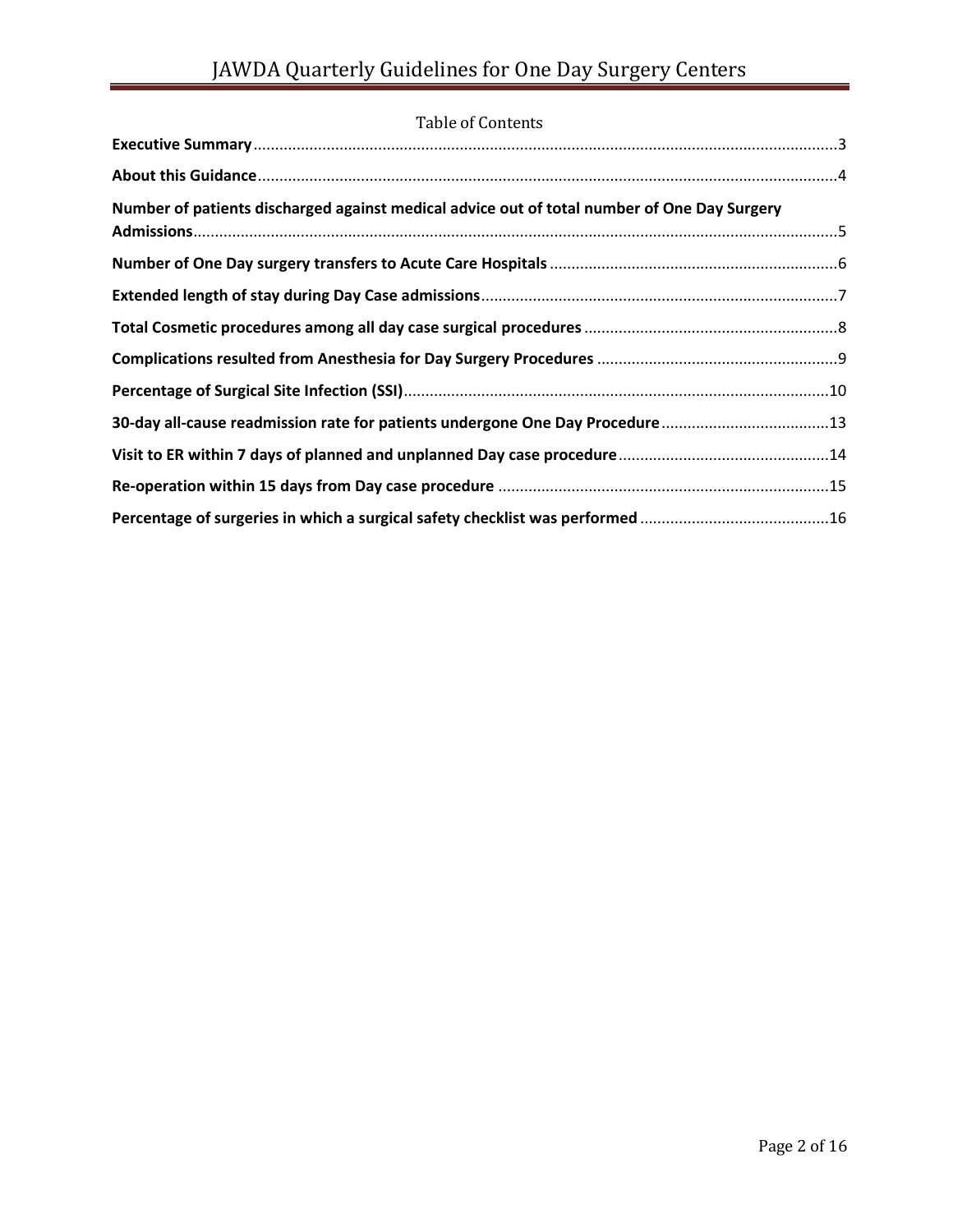### <span id="page-2-0"></span>**Executive Summary**

The Department of Health– Abu Dhabi (DOH) is the regulative body of the Healthcare Sector in the Emirate of Abu Dhabi and ensures excellence in Healthcare for the community by monitoring the health status of its population.

The Emirate of Abu Dhabi is experiencing a substantial growth in the number of hospitals, centers and clinics. This is ranging from school clinics and mobile units to internationally renowned specialist and tertiary Academic centers although, access and quality of care has improved dramatically over the last couple of decades, mirroring the economic upturn and population boom of the Abu Dhabi Emirate. However, challenges remain in addressing further improvements.

The main challenges that are presented with increasingly dynamic population include an aging population with increased expectation for treatment, utilization of technology and diverse workforce leading to increased complexity of healthcare provision in Abu Dhabi. All of this results in an increased and inherent risk to quality and patient safety.

DOH has developed a dynamic and comprehensive quality framework in order to bring about improvements across the health sector. This guidance relates to the quality indicators that DOH is mandating the quarterly reporting by the operating One Day Surgery Centers in Abu Dhabi.

The guidance sets out the full definition and method of calculation for patient safety and clinical effectiveness indicators.

For enquiries about this guidance, please contact [jawda@doh.gov.ae](mailto:jawda@doh.gov.ae)

This document is subject for review and therefore it is advisable to utilize online versions available on the DOH website at all times.

Published: Jan-2021, Version 1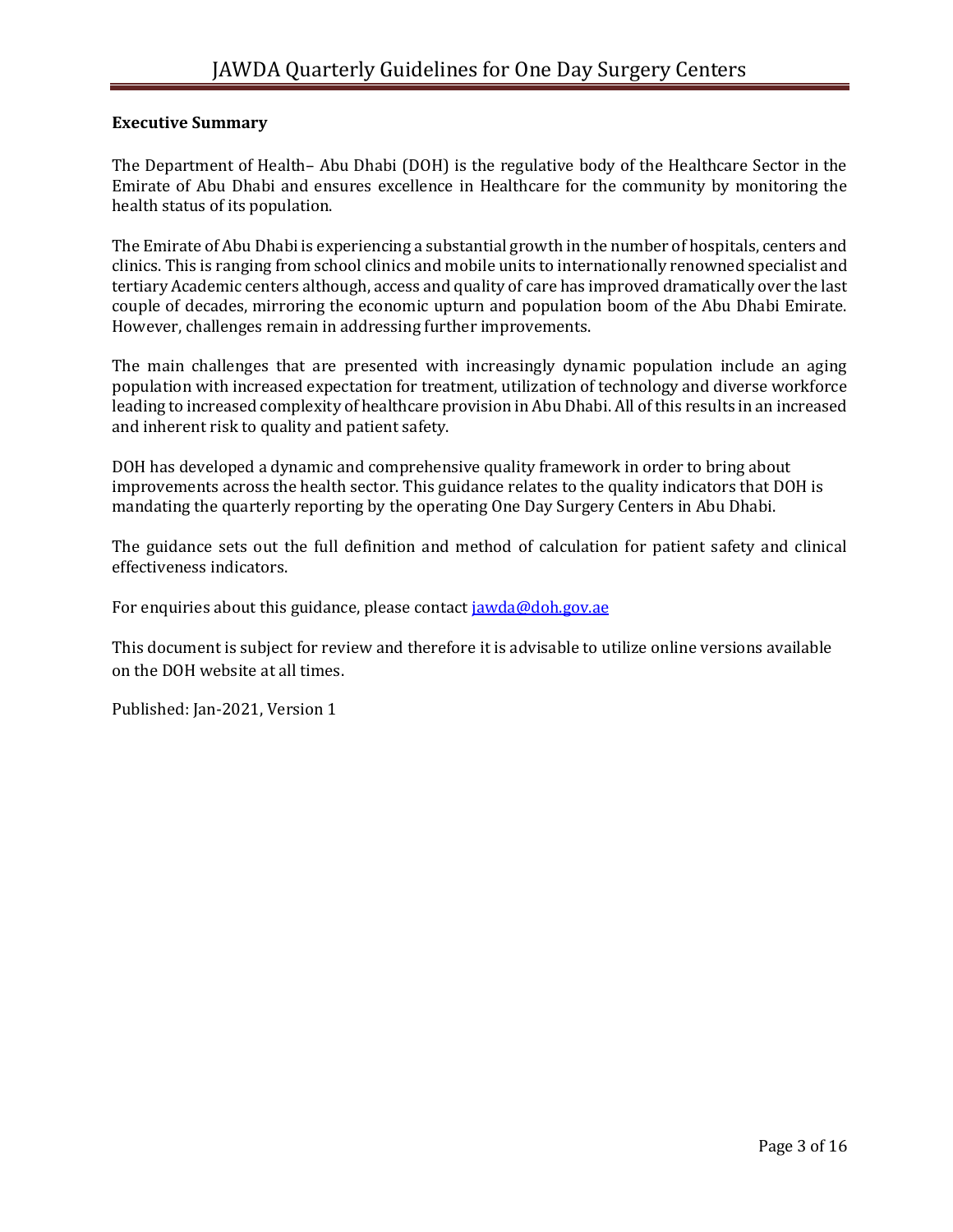### <span id="page-3-0"></span>**About this Guidance**

The guidance sets out the definitions and reporting frequency of JAWDA One Day surgery (DS) performance indicators. Department of Health (DoH) with consultation of local and international surgoens professionals has developed One Day Surgery surgery performance indicators that are aimed for assessing the degree to which a provider competently and safely delivers the appropriate clinical services to the patient within the optimal time period. The One Day Surgery indicators in this guidance include measures to monitors, waiting time for surgery procedures safety, and complicatios in patients undergoing One Day surgeries i.e., (surgical site infections, readmission to operating room and hospitals, patient safety, and emergency visits).

### **Q. Who is this guidance for?**

All DOH Licensed Healthcare One Day Surgery Center Providers in the Emirate of Abu Dhabi

### **Q. How do I follow this guidance?**

Each One Day Surgery Center will nominate one member of staff to coordinate, collect, quality control, monitor and report relevant Inpatient data as per **communicated dates** and an alternate member as backup. The nominated healthcare facility lead must in the first instance e-mail their contact details (if different from previous submission) to [JAWDA@doh.gov.ae](mailto:JAWDA@doh.gov.ae) and submit the required quarterly quality performance indicators through Online Portal.

### **Q. What are the Regulation related to this guidance?**

- Legislation establishing the Health Sector
- As per [DoH Policy for Quality and Patient Safety](https://www.haad.ae/HAAD/LinkClick.aspx?fileticket=Jrh93s-AyUA%3d&tabid=1276) issued January 15th 2017, this guidance applies to all DOH Licensed One Day Surgery Centers in the Emirate of Abu Dhabi in accordance with the requirements set out in this Standard.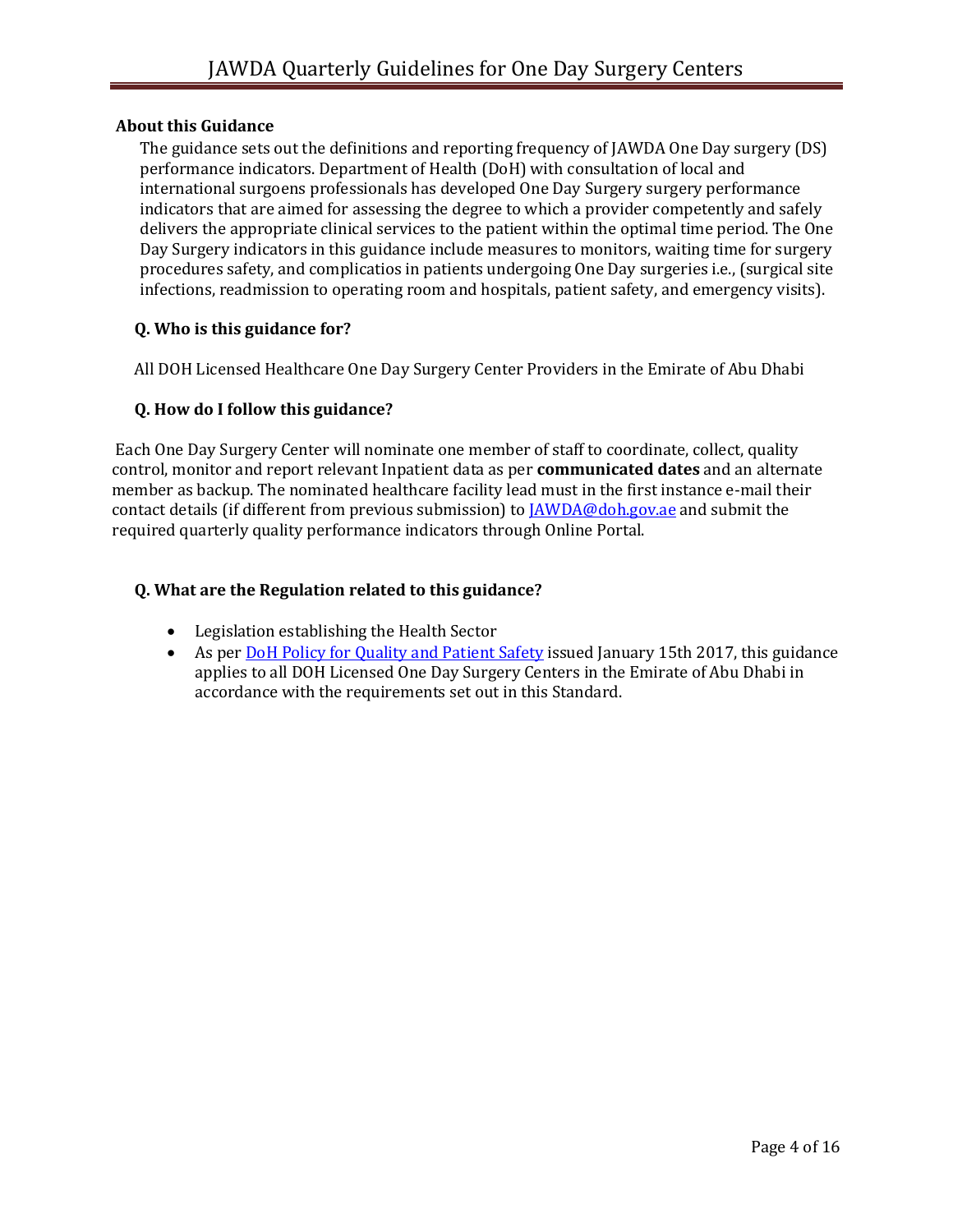<span id="page-4-0"></span>

| <b>KPI Description (title):</b>                 | Number of patients discharged against medical advice out of total<br>number of One Day Surgery Admissions                                                                                                                                                                                                                                                                                                                                                                                                                           |
|-------------------------------------------------|-------------------------------------------------------------------------------------------------------------------------------------------------------------------------------------------------------------------------------------------------------------------------------------------------------------------------------------------------------------------------------------------------------------------------------------------------------------------------------------------------------------------------------------|
| <b>Domain</b>                                   | <b>Patient Safety</b>                                                                                                                                                                                                                                                                                                                                                                                                                                                                                                               |
| Sub-Domain                                      | Safety                                                                                                                                                                                                                                                                                                                                                                                                                                                                                                                              |
| Definition:                                     | Number of patients discharged against medical advice out of total<br>number of day case surgical Admissions                                                                                                                                                                                                                                                                                                                                                                                                                         |
| <b>Calculation:</b>                             | <b>Numerator:</b> Count number of Day case surgical patients discharged<br>against medical advice.<br><b>Denominator:</b> Total number of Day Case admissions should be<br>calculated using Day Case definitions given on # page 10 of DoH<br><b>CLAIMS &amp; ADJUDICATION RULES (Version, 2012)</b> during the reporting<br>period.<br><b>Inclussions:</b><br>Claims Submitted with Service code 25-02<br>Admission for Diagnostic and/or Theraputic Procedures<br><b>Exclussions:</b><br>Claims Submitted with Service code 25-01 |
| <b>Reporting Frequency:</b>                     | Quarterly                                                                                                                                                                                                                                                                                                                                                                                                                                                                                                                           |
| <b>Unit of Measure:</b>                         | % of Against Medical Advice (AMA)                                                                                                                                                                                                                                                                                                                                                                                                                                                                                                   |
| <b>International comparison</b><br>if available | N/A                                                                                                                                                                                                                                                                                                                                                                                                                                                                                                                                 |
| <b>Desired direction:</b>                       | Lower is better                                                                                                                                                                                                                                                                                                                                                                                                                                                                                                                     |

### **Type: Quality Indicator Contracts Contracts Contracts Indicator Number: DS001**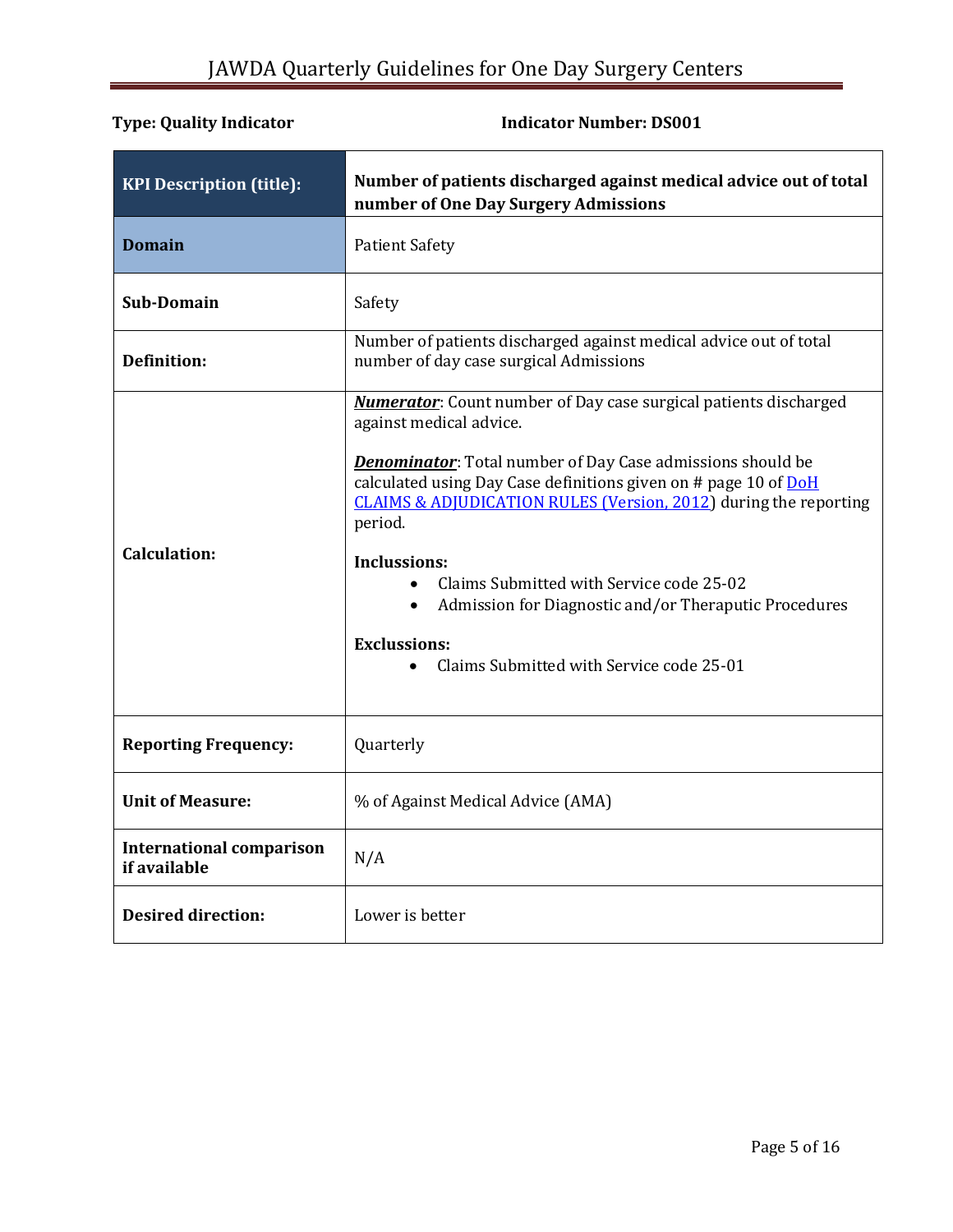# <span id="page-5-0"></span>**Type: Quality Indicator Indicator 1.1 Indicator Number: DS002**

| <b>KPI Description (title):</b>                 | Number of One Day surgery transfers to Acute Care Hospitals                                                                                                                                                                                                                                                                                                                                                                                                                                                                                                                    |
|-------------------------------------------------|--------------------------------------------------------------------------------------------------------------------------------------------------------------------------------------------------------------------------------------------------------------------------------------------------------------------------------------------------------------------------------------------------------------------------------------------------------------------------------------------------------------------------------------------------------------------------------|
| <b>Domain</b>                                   | <b>Patient Safety</b>                                                                                                                                                                                                                                                                                                                                                                                                                                                                                                                                                          |
| <b>Sub-Domain</b>                               | <b>Transfers</b>                                                                                                                                                                                                                                                                                                                                                                                                                                                                                                                                                               |
| <b>Definition:</b>                              | Number of Patients underwent Day Case procedure that are<br>transferred to acute care Hospitals                                                                                                                                                                                                                                                                                                                                                                                                                                                                                |
| <b>Calculation:</b>                             | <b>Numerator:</b> Count number of day surgery patients transferred to<br>acute care hospital within 24hrs of day surgery procedure performed.<br><b>Denominator:</b> Total number of Day Case admissions should be<br>calculated using Day Case definitions given on # page 10 of DoH<br><b>CLAIMS &amp; ADJUDICATION RULES (Version, 2012)</b> during the reporting<br>period.<br><b>Inclussions:</b><br>Claims Submitted with Service code 25-02<br>Admission for Diagnostic and/or Theraputic Procedures<br><b>Exclussions:</b><br>Claims Submitted with Service code 25-01 |
| <b>Reporting Frequency:</b>                     | Quarterly                                                                                                                                                                                                                                                                                                                                                                                                                                                                                                                                                                      |
| <b>Unit of Measure:</b>                         | % of transfers to acute care hospitals                                                                                                                                                                                                                                                                                                                                                                                                                                                                                                                                         |
| <b>International comparison</b><br>if available | N/A                                                                                                                                                                                                                                                                                                                                                                                                                                                                                                                                                                            |
| <b>Desired direction:</b>                       | Lower is better                                                                                                                                                                                                                                                                                                                                                                                                                                                                                                                                                                |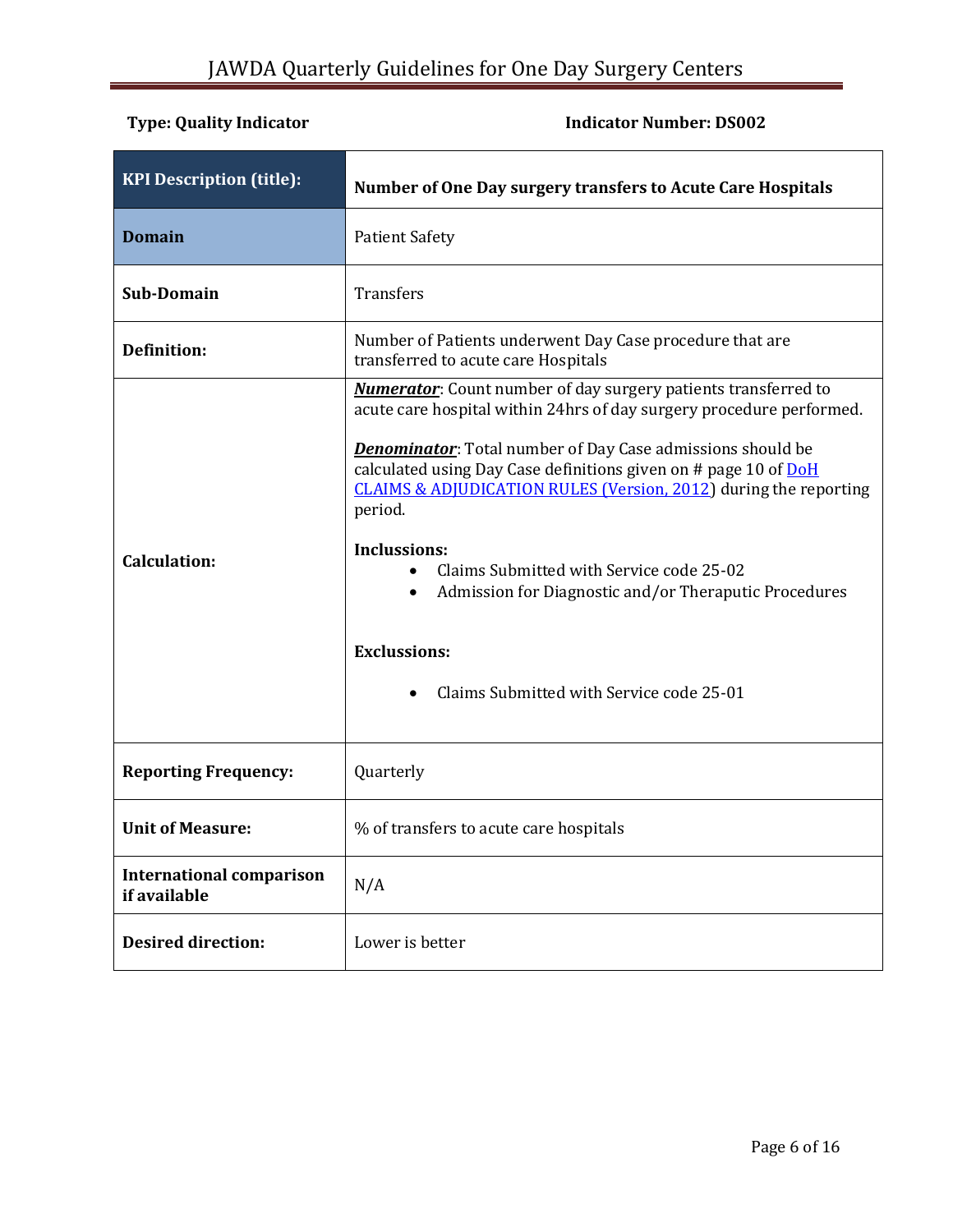<span id="page-6-0"></span>

| <b>KPI Description (title):</b>                 | <b>Extended length of stay during Day Case admissions</b>                                                                                                                                                                                                                                                                                                                                                                                                                                                                                                               |
|-------------------------------------------------|-------------------------------------------------------------------------------------------------------------------------------------------------------------------------------------------------------------------------------------------------------------------------------------------------------------------------------------------------------------------------------------------------------------------------------------------------------------------------------------------------------------------------------------------------------------------------|
| <b>Domain</b>                                   | <b>Patient Safety</b>                                                                                                                                                                                                                                                                                                                                                                                                                                                                                                                                                   |
| <b>Sub-Domain</b>                               | Extended length of stay                                                                                                                                                                                                                                                                                                                                                                                                                                                                                                                                                 |
| <b>Definition:</b>                              | Extended length of stay among all Day case procedures                                                                                                                                                                                                                                                                                                                                                                                                                                                                                                                   |
| <b>Calculation:</b>                             | <b>Numerator</b> : Number of patients whose length of stay is extended more<br>than 12 hours of One Day Surgery/Procedure admission.<br><b>Denominator:</b> Total number of Day Case admissions should be<br>calculated using Day Case definitions given on # page 10 of DoH<br>CLAIMS & ADJUDICATION RULES (Version, 2012) during the reporting<br>period.<br><b>Inclussions:</b><br>Claims Submitted with Service code 25-02<br>Admission for Diagnostic and/or Theraputic Procedures<br>$\bullet$<br><b>Exclussions:</b><br>Claims Submitted with Service code 25-01 |
| <b>Reporting Frequency:</b>                     | Quarterly                                                                                                                                                                                                                                                                                                                                                                                                                                                                                                                                                               |
| <b>Unit of Measure:</b>                         | % of Extended length of stay                                                                                                                                                                                                                                                                                                                                                                                                                                                                                                                                            |
| <b>International comparison</b><br>if available | N/A                                                                                                                                                                                                                                                                                                                                                                                                                                                                                                                                                                     |
| <b>Desired direction:</b>                       | Lower is better                                                                                                                                                                                                                                                                                                                                                                                                                                                                                                                                                         |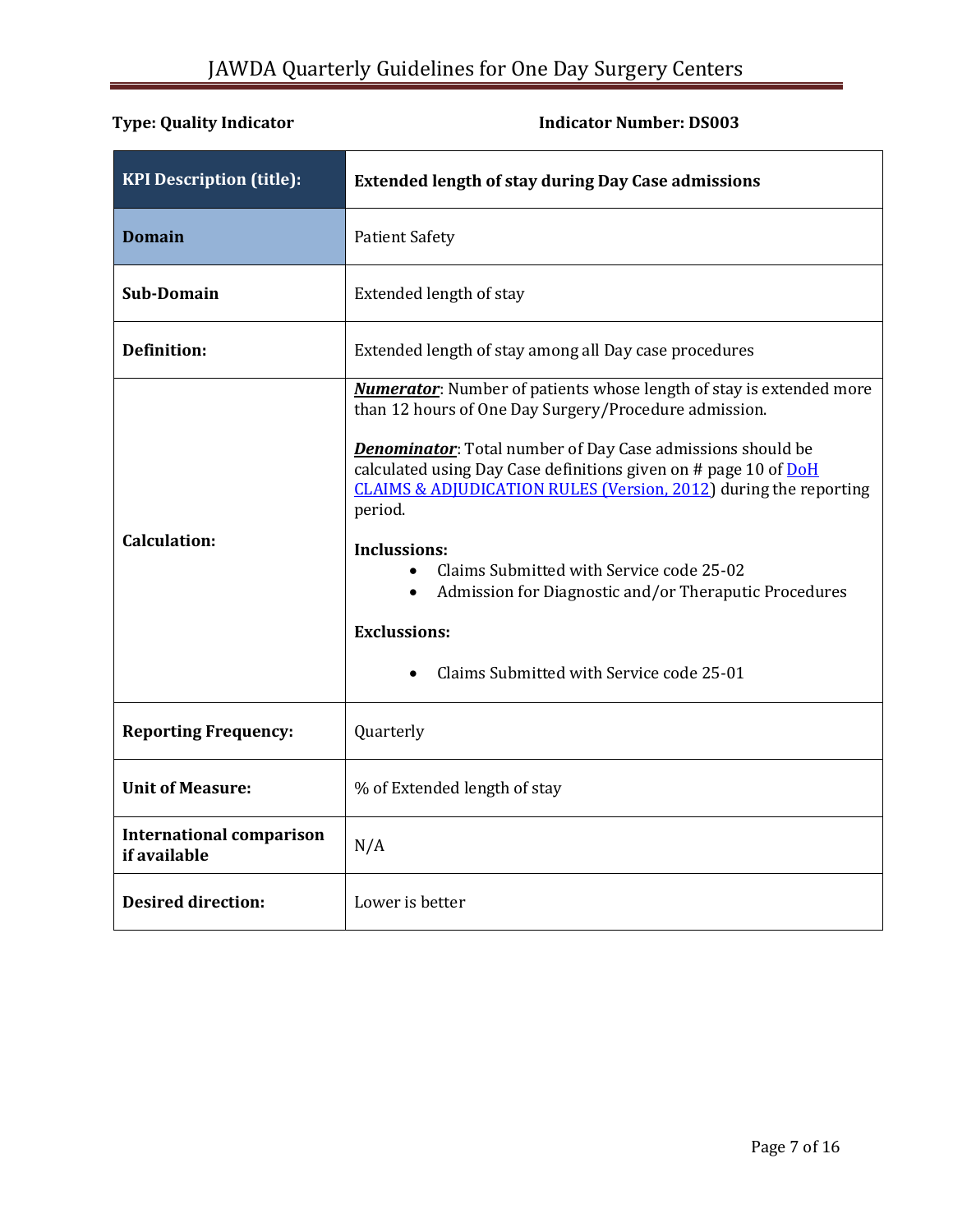# <span id="page-7-0"></span>**Type: Quality Indicator Contracts Contracts Contracts Indicator Number: DS004**

| <b>KPI Description (title):</b>                 | Total Cosmetic procedures among all day case surgical<br>procedures                                                                                                                                                                                                                                                                                                                                                                                                                                                   |
|-------------------------------------------------|-----------------------------------------------------------------------------------------------------------------------------------------------------------------------------------------------------------------------------------------------------------------------------------------------------------------------------------------------------------------------------------------------------------------------------------------------------------------------------------------------------------------------|
| <b>Domain</b>                                   | <b>Patient Safety</b>                                                                                                                                                                                                                                                                                                                                                                                                                                                                                                 |
| Sub-Domain                                      | <b>Cosmetic Procedures</b>                                                                                                                                                                                                                                                                                                                                                                                                                                                                                            |
| <b>Definition:</b>                              | Total number of surgical cosmetic procedures performed among all<br>day care procedures during the reported period                                                                                                                                                                                                                                                                                                                                                                                                    |
| <b>Calculation:</b>                             | <b>Numerator:</b> Total Number of Day case surgical cosmetic procedures<br>during the reported period.<br><b>Denominator:</b> Total number of Day Case Procedures should be<br>calculated using Day Case definitions given on # page 10 of DoH<br><b>CLAIMS &amp; ADJUDICATION RULES (Version, 2012)</b> during the reporting<br>period.<br><b>Inclussions:</b><br>Claims Submitted with Service code 25-02<br>Diagnstic or Therapeutic Procedures<br><b>Exclussions:</b><br>Claims Submitted with Service code 25-01 |
| <b>Reporting Frequency:</b>                     | Quarterly                                                                                                                                                                                                                                                                                                                                                                                                                                                                                                             |
| <b>Unit of Measure:</b>                         | % of surgical Cosmetic procedures                                                                                                                                                                                                                                                                                                                                                                                                                                                                                     |
| <b>International comparison</b><br>if available | N/A                                                                                                                                                                                                                                                                                                                                                                                                                                                                                                                   |
| <b>Desired direction:</b>                       | N/A                                                                                                                                                                                                                                                                                                                                                                                                                                                                                                                   |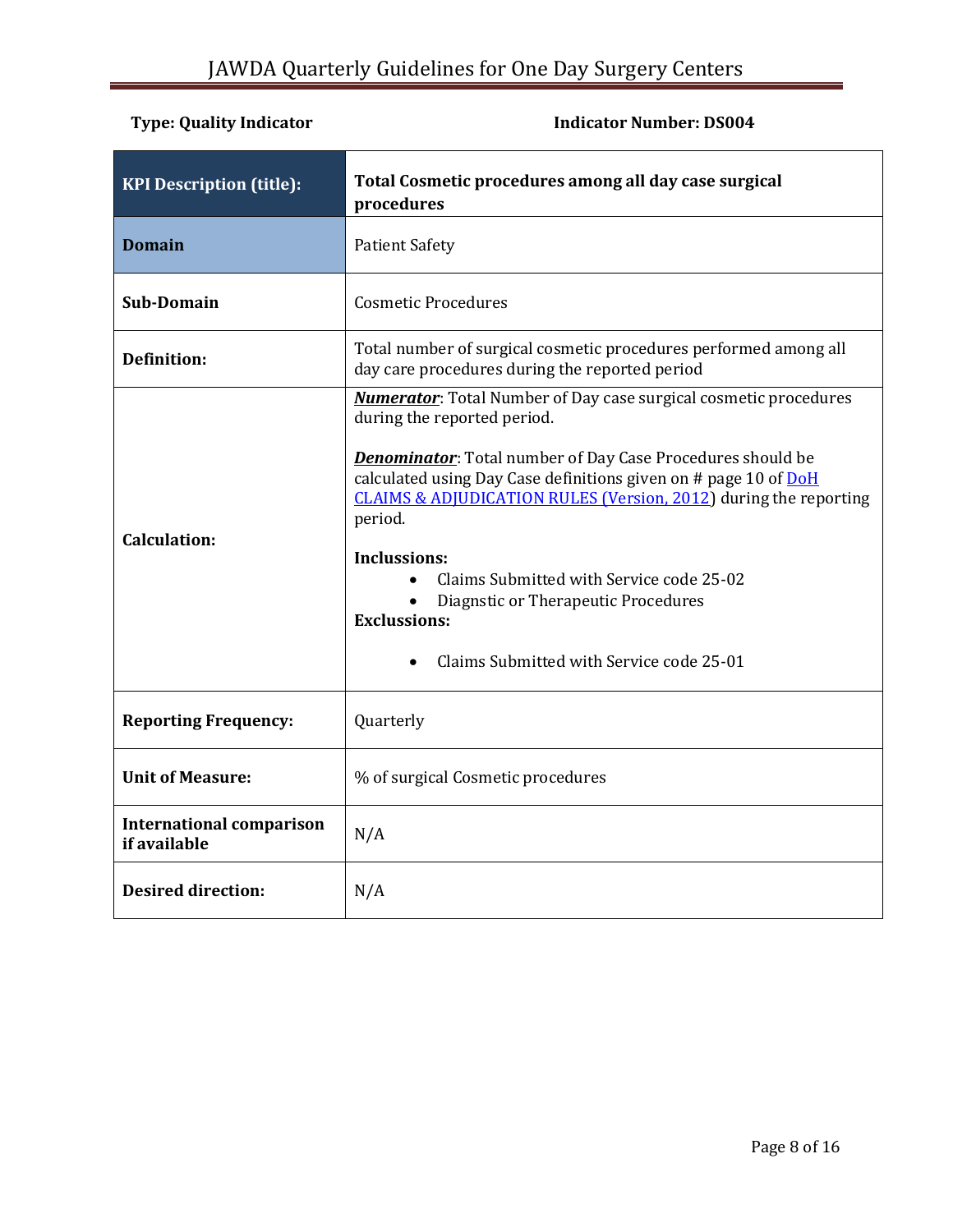<span id="page-8-0"></span>

| <b>KPI Description (title):</b>                 | <b>Complications resulted from Anesthesia for Day Surgery</b><br><b>Procedures</b>                                                                                                                                                                                                                                                                                                                                                                                                                                                                                                                                |
|-------------------------------------------------|-------------------------------------------------------------------------------------------------------------------------------------------------------------------------------------------------------------------------------------------------------------------------------------------------------------------------------------------------------------------------------------------------------------------------------------------------------------------------------------------------------------------------------------------------------------------------------------------------------------------|
| <b>Domain</b>                                   | <b>Patient Safety</b>                                                                                                                                                                                                                                                                                                                                                                                                                                                                                                                                                                                             |
| Sub-Domain                                      | Complications                                                                                                                                                                                                                                                                                                                                                                                                                                                                                                                                                                                                     |
| <b>Definition:</b>                              | Total number of Complications from Anesthesia administration among<br>all day care procedures performed during the reported period                                                                                                                                                                                                                                                                                                                                                                                                                                                                                |
| <b>Calculation:</b>                             | <b>Numerator:</b> Total Number of complications from Anesthesia<br>administration during the reporting period.<br><b>Denominator:</b> Total number of Day Case Procedures performed by<br>administration of anesthesia should be calculated using Day Case<br>definitions given on # page 10 of DoH CLAIMS & ADJUDICATION<br>RULES (Version, 2012) during the reporting period.<br><b>Inclussions:</b><br>Claims Submitted with Service code 25-02<br>Diagnstic or Therapeutic Procedures<br>$\bullet$<br>All types of anesthesia<br>$\bullet$<br><b>Exclussions:</b><br>Claims Submitted with Service code 25-01 |
| <b>Reporting Frequency:</b>                     | Quarterly                                                                                                                                                                                                                                                                                                                                                                                                                                                                                                                                                                                                         |
| <b>Unit of Measure:</b>                         | % Complications from Anesthesia administration.                                                                                                                                                                                                                                                                                                                                                                                                                                                                                                                                                                   |
| <b>International comparison</b><br>if available | N/A                                                                                                                                                                                                                                                                                                                                                                                                                                                                                                                                                                                                               |
| <b>Desired direction:</b>                       | Lower is better                                                                                                                                                                                                                                                                                                                                                                                                                                                                                                                                                                                                   |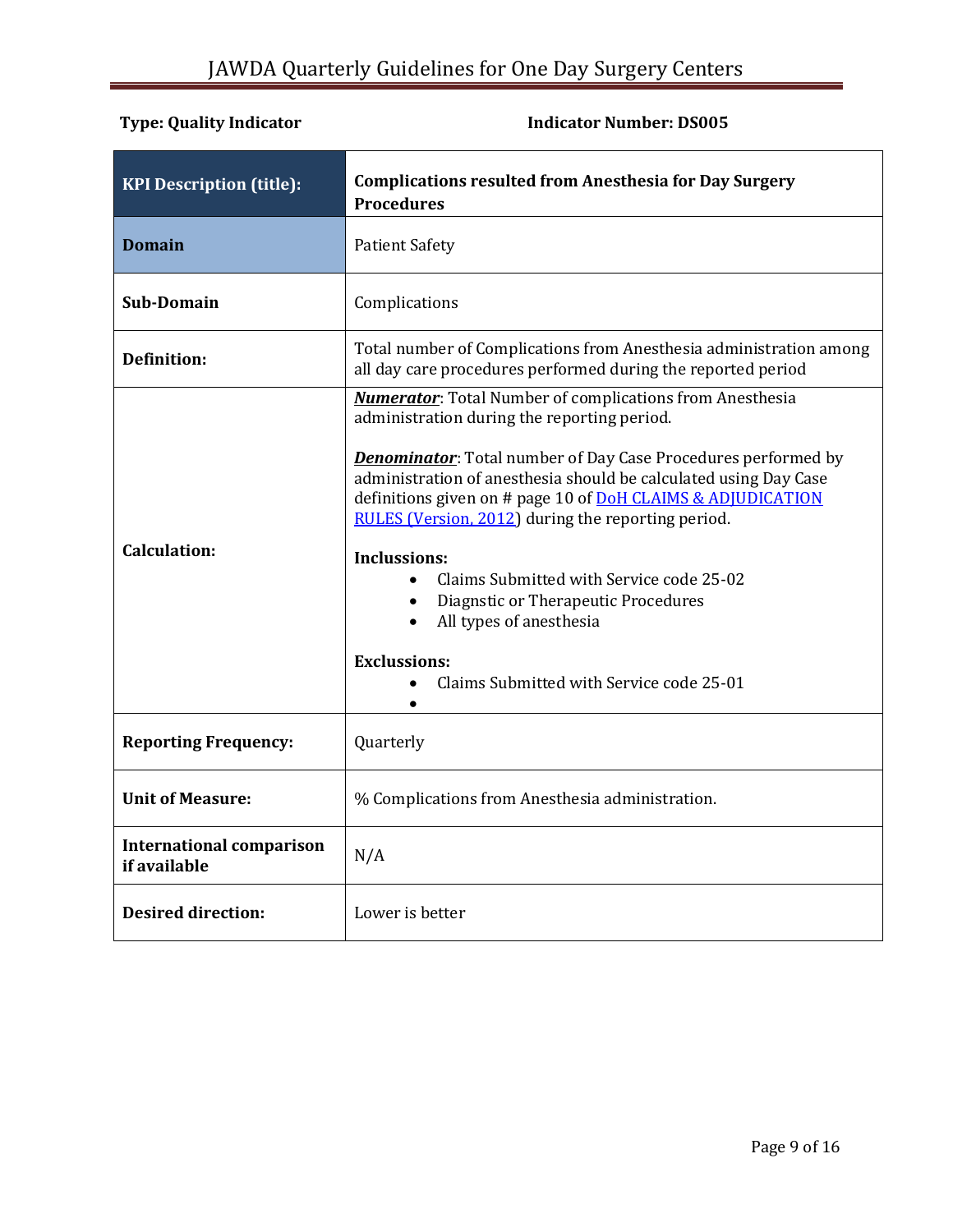<span id="page-9-0"></span>

| <b>KPI Description (title):</b>                  | <b>Percentage of Surgical Site Infection (SSI)</b>                                                                                                                                                                                                                                                                                                                                                                                                                                                                                                                                                                                                                                                                                                                                                                                                                                                                                                                                                                                                                                                                                                                                                                                                                                                                                                                                                                                                                                                                                                                                                                                                                                                                                                                                                                                                                                                                                                 |
|--------------------------------------------------|----------------------------------------------------------------------------------------------------------------------------------------------------------------------------------------------------------------------------------------------------------------------------------------------------------------------------------------------------------------------------------------------------------------------------------------------------------------------------------------------------------------------------------------------------------------------------------------------------------------------------------------------------------------------------------------------------------------------------------------------------------------------------------------------------------------------------------------------------------------------------------------------------------------------------------------------------------------------------------------------------------------------------------------------------------------------------------------------------------------------------------------------------------------------------------------------------------------------------------------------------------------------------------------------------------------------------------------------------------------------------------------------------------------------------------------------------------------------------------------------------------------------------------------------------------------------------------------------------------------------------------------------------------------------------------------------------------------------------------------------------------------------------------------------------------------------------------------------------------------------------------------------------------------------------------------------------|
| <b>Domain</b>                                    | <b>Patient Safety</b>                                                                                                                                                                                                                                                                                                                                                                                                                                                                                                                                                                                                                                                                                                                                                                                                                                                                                                                                                                                                                                                                                                                                                                                                                                                                                                                                                                                                                                                                                                                                                                                                                                                                                                                                                                                                                                                                                                                              |
| Sub-Domain                                       | Complication                                                                                                                                                                                                                                                                                                                                                                                                                                                                                                                                                                                                                                                                                                                                                                                                                                                                                                                                                                                                                                                                                                                                                                                                                                                                                                                                                                                                                                                                                                                                                                                                                                                                                                                                                                                                                                                                                                                                       |
| <b>Definition:</b>                               | Percentage of patients meeting CDC NHSN SSI infection criteria within<br>30 days of Day Case Procedure per 100 operative procedures                                                                                                                                                                                                                                                                                                                                                                                                                                                                                                                                                                                                                                                                                                                                                                                                                                                                                                                                                                                                                                                                                                                                                                                                                                                                                                                                                                                                                                                                                                                                                                                                                                                                                                                                                                                                                |
| <b>Calculation and criteria to</b><br>define SSI | <b>Numerator:</b> Number of all SSI identified within 30 days for all patients<br>undergoing Day Case Procedures<br><b>Denominator:</b> Total number of Day Case Admissions should be<br>calculated using Day Case definitions given on # page 10 of DoH<br><b>CLAIMS &amp; ADJUDICATION RULES (Version, 2012)</b> during the reporting<br>period.<br><b>Inclussions:</b><br>Claims Submitted with Service code 25-02<br>Admission for Diagnostic and/or Theraputic Procedure<br><b>Exclussions:</b><br>Claims Submitted with Service code 25-01<br>$\bullet$<br><b>Surgical Cosmetic Procedures</b><br>$\bullet$<br>Procedures that are assigned an ASA score of 6 are not<br>$\bullet$<br>eligible for NHSN SSI surveillance<br>SSI could be presented as:<br>Superficial incisional SSI: Must meet the following criteria:<br>Date of event for infection occurs within 30 days after any NHSN<br>operative procedure (where day $1 =$ the procedure date)<br><b>AND</b><br>involves only skin and subcutaneous tissue of the incision<br><b>AND</b><br>patient has at least one of the following:<br>a) purulent drainage from the superficial incision.<br>organisms identified from an aseptically obtained specimen from<br>b)<br>the superficial incision or subcutaneous tissue by a culture or non-<br>culture based microbiologic testing method, which is performed for<br>purposes of clinical diagnosis or treatment (for example, not Active<br>Surveillance Culture/Testing (ASC/AST).<br>superficial incision that is deliberately opened by a surgeon,<br>C)<br>attending physician or other designee and culture or non-culture-<br>based testing is not performed.<br><b>AND</b><br>patient has at least one of the following signs or symptoms: pain or<br>tenderness; localized swelling; erythema; or heat.<br>d) diagnosis of a superficial incisional SSI by the surgeon or attending<br>physician** or another designee. |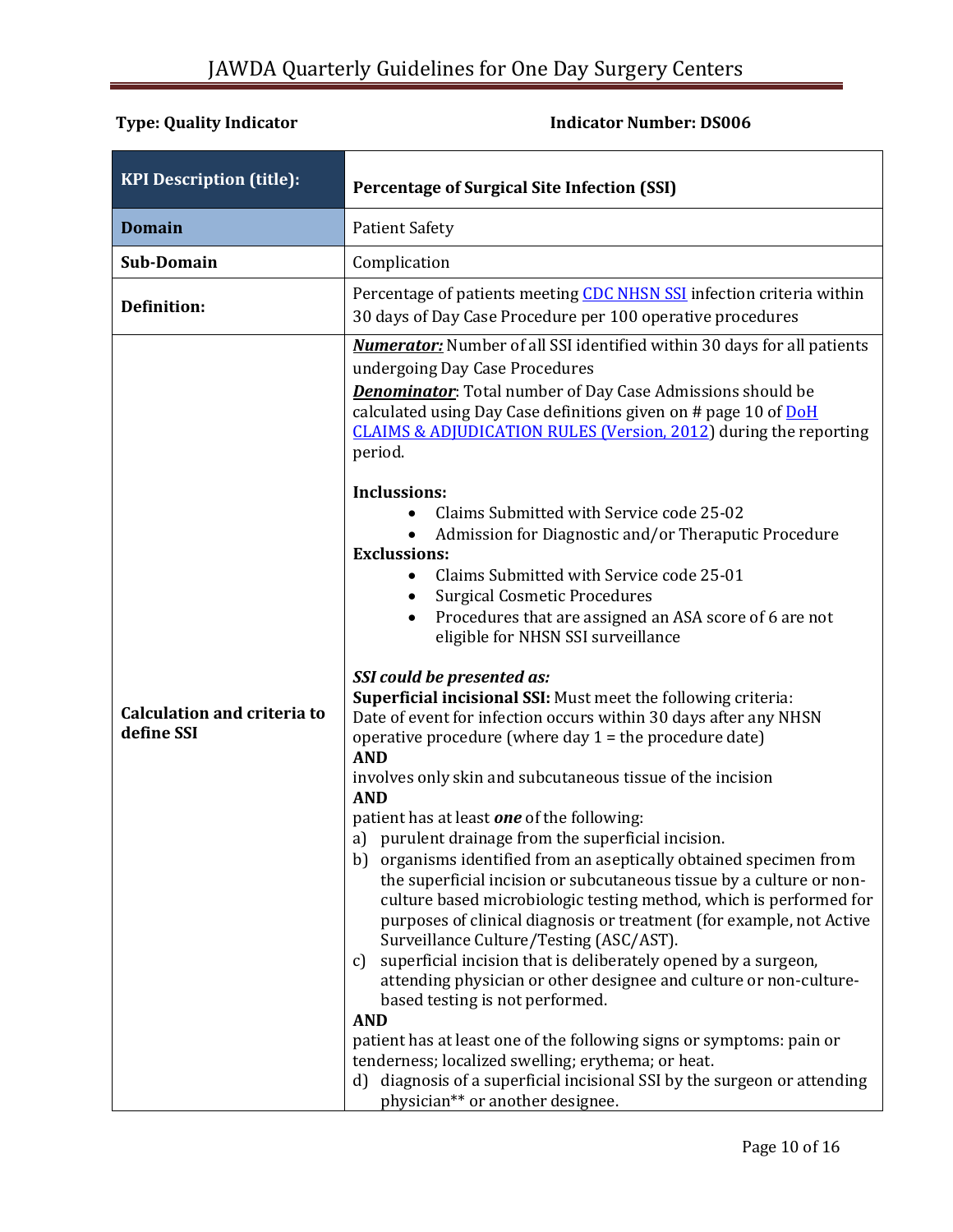| Deep incisional SSI: Must meet the following criteria:<br>The date of event for infection occurs within 30 or 90 days after the<br>NHSN operative procedure (where day $1$ = the procedure date)<br>according to the list in <b>Table 2</b><br><b>AND</b>                                                                         |
|-----------------------------------------------------------------------------------------------------------------------------------------------------------------------------------------------------------------------------------------------------------------------------------------------------------------------------------|
| involves deep soft tissues of the incision (for example, fascial and<br>muscle layers)<br><b>AND</b>                                                                                                                                                                                                                              |
| patient has at least one of the following:                                                                                                                                                                                                                                                                                        |
| a) purulent drainage from the deep incision.                                                                                                                                                                                                                                                                                      |
| b) a deep incision that spontaneously dehisces, or is deliberately<br>opened or aspirated by a surgeon, attending physician** or<br>another designee<br><b>AND</b>                                                                                                                                                                |
| organism is identified by a culture or non-culture based<br>microbiologic testing method which is performed for purposes<br>of clinical diagnosis or treatment (for example, not Active<br>Surveillance Culture/Testing (ASC/AST) or culture or non-<br>culture based microbiologic testing method is not performed<br><b>AND</b> |
| patient has at least one of the following signs or symptoms:                                                                                                                                                                                                                                                                      |
| fever                                                                                                                                                                                                                                                                                                                             |
| (>38°C); localized pain or tenderness. A culture or non-culture-<br>based test that has a negative finding does not meet this<br>criterion.                                                                                                                                                                                       |
| an abscess or other evidence of infection involving the deep<br>c)<br>incision that is detected on gross anatomical or histopathologic<br>exam, or imaging test.                                                                                                                                                                  |
| <b>REPORTING INSTRUCTIONS for Superficial SSI</b>                                                                                                                                                                                                                                                                                 |
| The following do not qualify as criteria for meeting the definition of                                                                                                                                                                                                                                                            |
| superficial SSI:                                                                                                                                                                                                                                                                                                                  |
| a) A stitch abscess alone (minimal inflammation and discharge                                                                                                                                                                                                                                                                     |
| confined to the points of suture penetration)                                                                                                                                                                                                                                                                                     |
| A localized stab wound or pin site infection. While it would be<br>b)                                                                                                                                                                                                                                                             |
| considered either a skin (SKIN) or soft tissue (ST) infection,                                                                                                                                                                                                                                                                    |
| depending on its depth, it is not reportable under this guidance.                                                                                                                                                                                                                                                                 |
| Note: a laparoscopic trocar site for an NHSN operative                                                                                                                                                                                                                                                                            |
| procedure is not considered a stab wound.                                                                                                                                                                                                                                                                                         |
| Diagnosis/treatment of "cellulitis" (redness/warmth/swelling),<br>c)                                                                                                                                                                                                                                                              |
| by itself, does not meet criterion for superficial incisional SSI.                                                                                                                                                                                                                                                                |
| An incision that is draining or culture $(+)$ is not considered a                                                                                                                                                                                                                                                                 |
| cellulitis.                                                                                                                                                                                                                                                                                                                       |
| Circumcision is not an NHSN operative procedure. An infected<br>d)                                                                                                                                                                                                                                                                |
| circumcision site in newborns is classified as CIRC and is not<br>reportable under this module.                                                                                                                                                                                                                                   |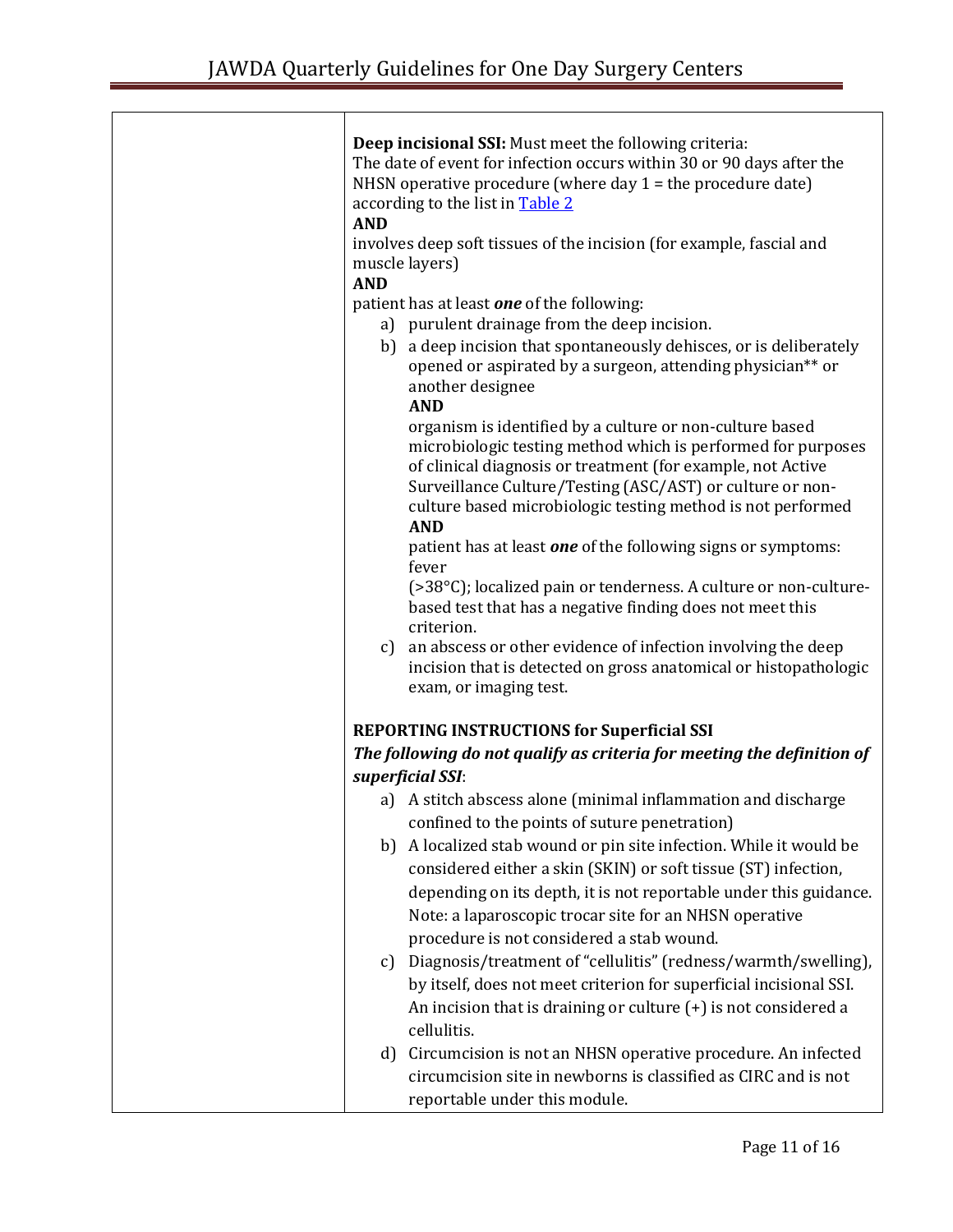|                                 | e) An infected burn wound is classified as BURN and is not                                                                          |
|---------------------------------|-------------------------------------------------------------------------------------------------------------------------------------|
|                                 | reportable under this module.                                                                                                       |
|                                 |                                                                                                                                     |
|                                 | <b>Definition of an NHSN Operative Procedure</b>                                                                                    |
|                                 | An NHSN Operative Procedure is a procedure:<br>a) that is included in the ICD-10-PCS or CPT NHSN operative                          |
|                                 | procedure code mapping And                                                                                                          |
|                                 | b) takes place during an operation where at least one incision                                                                      |
|                                 | (including laparoscopic approach and cranial Burr holes) is                                                                         |
|                                 | made through the skin or mucous membrane, or reoperation                                                                            |
|                                 | via an incision that was left open during a prior operative                                                                         |
|                                 | procedure And                                                                                                                       |
|                                 | c) takes place in an operating room (OR), defined as a patient care<br>area that met the Facilities Guidelines Institute's (FGI) or |
|                                 | American Institute of Architects' (AIA) criteria for an operating                                                                   |
|                                 | room when it was constructed or renovated11. This may                                                                               |
|                                 | include an operating room, C-section room, interventional                                                                           |
|                                 | radiology room, or a cardiac catheterization lab.                                                                                   |
|                                 |                                                                                                                                     |
| <b>Reporting Frequency:</b>     | Quarterly                                                                                                                           |
|                                 |                                                                                                                                     |
| <b>Unit of Measure:</b>         | Percentage                                                                                                                          |
| <b>International comparison</b> |                                                                                                                                     |
| if available                    | OECD, AHRQ and DOH standards                                                                                                        |
| <b>Desired direction:</b>       | Lower is better                                                                                                                     |
|                                 |                                                                                                                                     |
|                                 | <b>Notes for all providers</b>                                                                                                      |
|                                 | Captured by infection control team/nursing as                                                                                       |
| Data sources and guidance:      | part of regular surveillance activities and                                                                                         |
|                                 | infection control documentation.                                                                                                    |
|                                 | Patient medical record.                                                                                                             |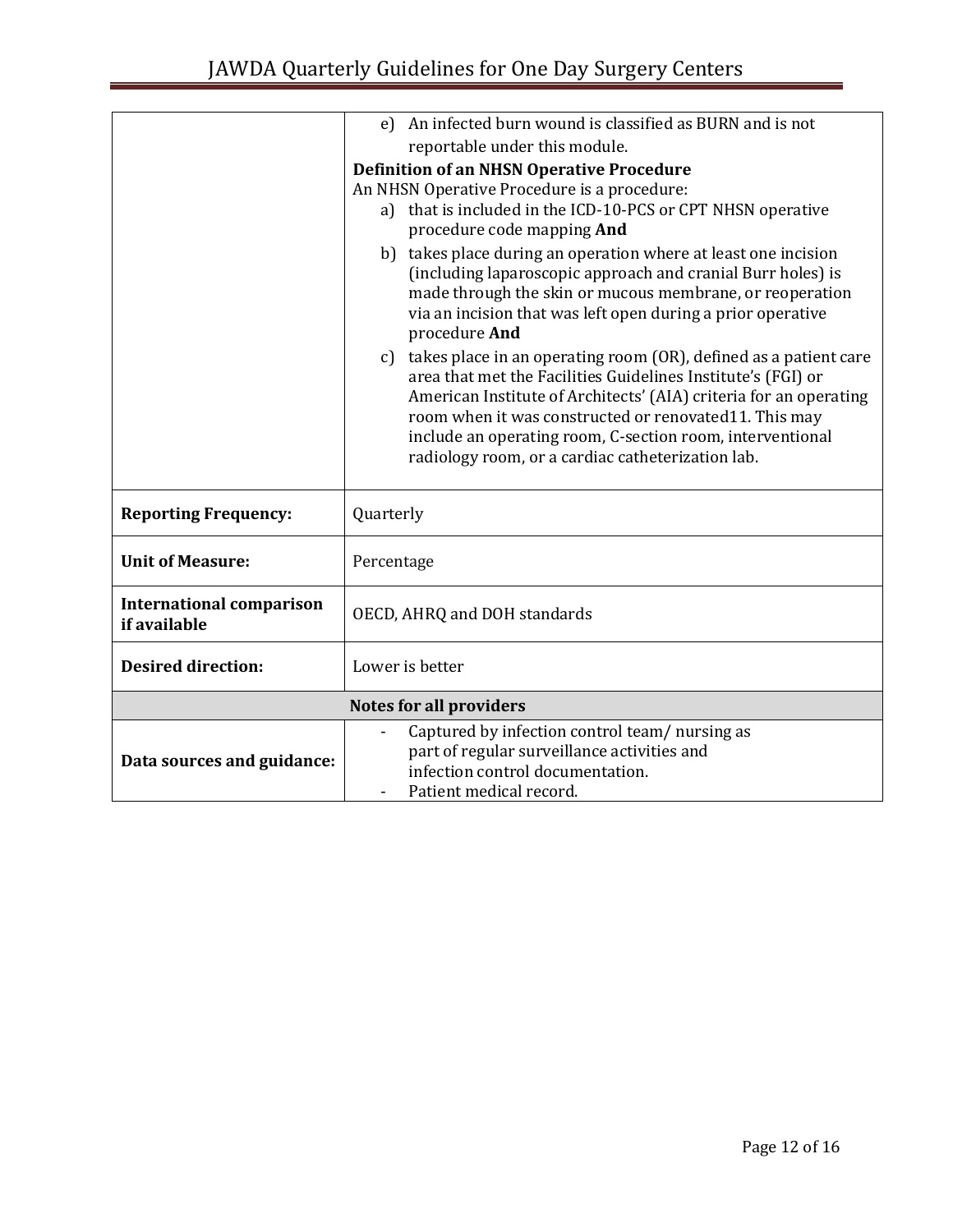# **Type: Quality Indicator Indicator 1.1 All 1.1 All 1.1 All 1.1 All 1.1 All 1.1 All 1.1 All 1.1 All 1.1 All 1.1 All 1.1 All 1.1 All 1.1 All 1.1 All 1.1 All 1.1 All 1.1 All 1.1 All 1.1 All 1.1 All 1.1 All 1.1 All 1.1 All**

<span id="page-12-0"></span>

| <b>KPI Description (title):</b>                 | 30-day all-cause readmission rate for patients undergone One<br><b>Day Procedure</b>                                                                                                                                                                                                                                                                                                                                                                                                                                                                                                                                                                                                                                                                                                                                                                                                                                                                                                                                                                                                                                                                                                                                                                                                    |
|-------------------------------------------------|-----------------------------------------------------------------------------------------------------------------------------------------------------------------------------------------------------------------------------------------------------------------------------------------------------------------------------------------------------------------------------------------------------------------------------------------------------------------------------------------------------------------------------------------------------------------------------------------------------------------------------------------------------------------------------------------------------------------------------------------------------------------------------------------------------------------------------------------------------------------------------------------------------------------------------------------------------------------------------------------------------------------------------------------------------------------------------------------------------------------------------------------------------------------------------------------------------------------------------------------------------------------------------------------|
| <b>Domain</b>                                   | Efffectiveness                                                                                                                                                                                                                                                                                                                                                                                                                                                                                                                                                                                                                                                                                                                                                                                                                                                                                                                                                                                                                                                                                                                                                                                                                                                                          |
| Sub-Domain                                      | Readmission                                                                                                                                                                                                                                                                                                                                                                                                                                                                                                                                                                                                                                                                                                                                                                                                                                                                                                                                                                                                                                                                                                                                                                                                                                                                             |
| <b>Definition:</b>                              | Percentage of all unplanned admission to any inpatient or day care<br>facility within 30 days of discharge from Day case after undergoing a<br>Day case Procedure: All related and Unrelated readmissions to be<br>included (indicate if it related or un-related in the notes section).                                                                                                                                                                                                                                                                                                                                                                                                                                                                                                                                                                                                                                                                                                                                                                                                                                                                                                                                                                                                |
| <b>Calculation:</b>                             | <b>Numerator:</b> Count of adult patients 18 years and older with unplanned<br>admission to any hospital or readmission to One Day Surgery Center<br>within 30 days of being discharged from Day Surgery center after a<br>procedure (all speciality, all types and all approaches). (If a patient has<br>more than one unplanned admission within 30 days of discharge after<br>Day surgery procedure, only the first is to be counted for numerator.<br><b>Denominator</b> : Total number of Adult Day Case Discharges should be<br>calculated using Day Case definitions given on # page 10 of DoH<br>CLAIMS & ADJUDICATION RULES (Version, 2012) during the reporting<br>period.<br><b>Inclussions:</b><br>Claims Submitted with Service code 25-02<br>Discharge from Diagnostic and/or Theraputic Procedure<br>$\bullet$<br>Patient Age more than 18 years<br><b>Exclussions:</b><br>Claims Submitted with Service code 25-01<br>$\bullet$<br>Patient Age Less than 18 years<br>$\bullet$<br>Planned Readmissions.<br>$\bullet$<br>Admissions for patients who are discharged against<br>medical advice (AMA)<br>Initial Admissions for patients having unplanned Day Case<br>Procedure<br>Patient transferred to another acute care facility during<br>initial Day Case Admission |
| <b>Reporting Frequency:</b>                     | Quarterly                                                                                                                                                                                                                                                                                                                                                                                                                                                                                                                                                                                                                                                                                                                                                                                                                                                                                                                                                                                                                                                                                                                                                                                                                                                                               |
| <b>Unit of Measure:</b>                         | Rate per 100 discharges                                                                                                                                                                                                                                                                                                                                                                                                                                                                                                                                                                                                                                                                                                                                                                                                                                                                                                                                                                                                                                                                                                                                                                                                                                                                 |
| <b>International comparison</b><br>if available | N/A                                                                                                                                                                                                                                                                                                                                                                                                                                                                                                                                                                                                                                                                                                                                                                                                                                                                                                                                                                                                                                                                                                                                                                                                                                                                                     |
| <b>Desired direction:</b>                       | Lower is better                                                                                                                                                                                                                                                                                                                                                                                                                                                                                                                                                                                                                                                                                                                                                                                                                                                                                                                                                                                                                                                                                                                                                                                                                                                                         |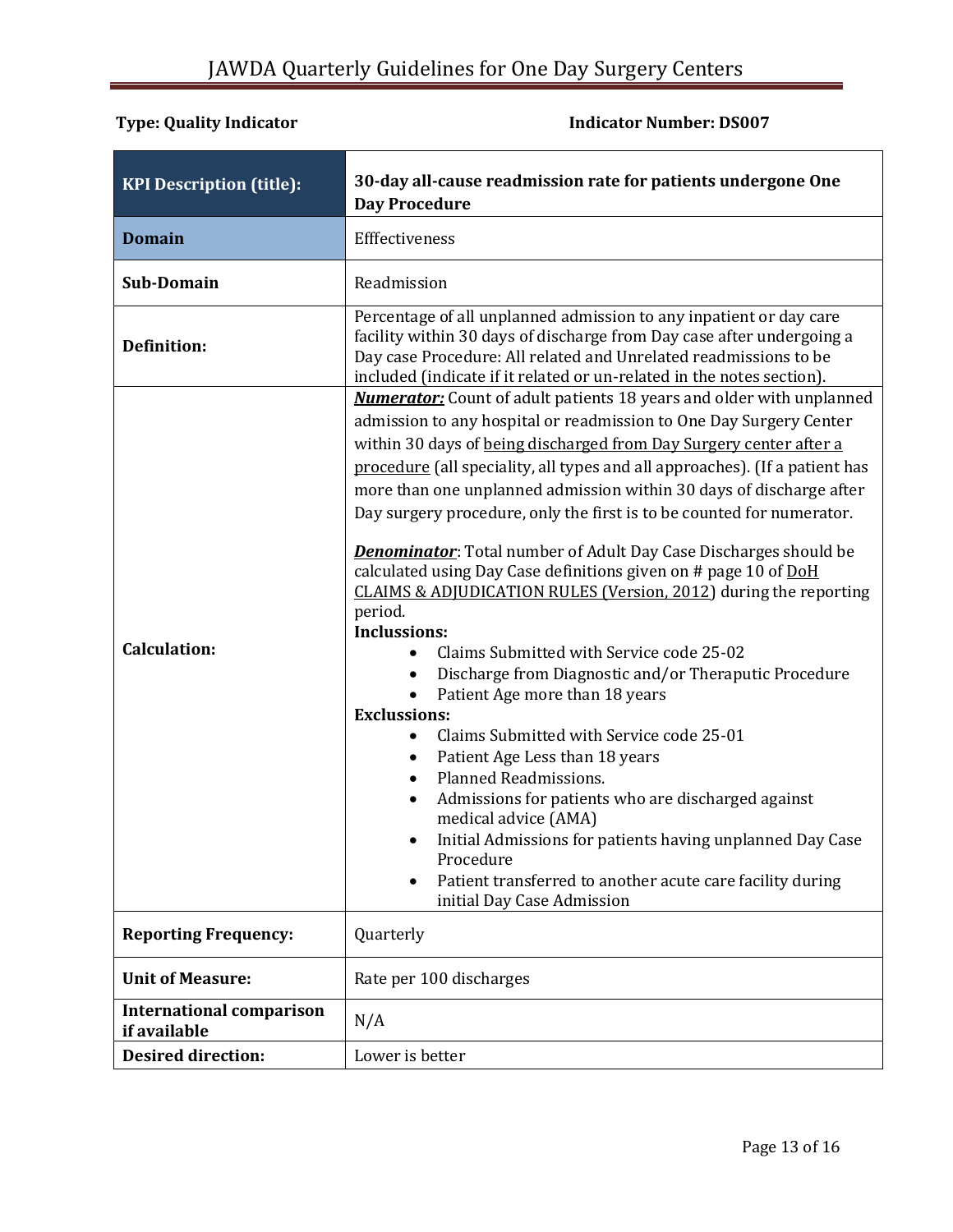<span id="page-13-0"></span>

| <b>KPI Description (title):</b>                 | Visit to ER within 7 days of planned and unplanned Day case<br>procedure                                                                                                                                                                                                                                                                                                                                                                                                                                                                                                                                                                                                                                                                                                                                                                        |
|-------------------------------------------------|-------------------------------------------------------------------------------------------------------------------------------------------------------------------------------------------------------------------------------------------------------------------------------------------------------------------------------------------------------------------------------------------------------------------------------------------------------------------------------------------------------------------------------------------------------------------------------------------------------------------------------------------------------------------------------------------------------------------------------------------------------------------------------------------------------------------------------------------------|
| <b>Domain</b>                                   | Efffectiveness                                                                                                                                                                                                                                                                                                                                                                                                                                                                                                                                                                                                                                                                                                                                                                                                                                  |
| <b>Sub-Domain</b>                               | Readmission                                                                                                                                                                                                                                                                                                                                                                                                                                                                                                                                                                                                                                                                                                                                                                                                                                     |
| <b>Definition:</b>                              | Adult Patient Returned to ER within 7 days of planned and unplanned<br>Day case procedure after being discharged from Day Surgery Center                                                                                                                                                                                                                                                                                                                                                                                                                                                                                                                                                                                                                                                                                                        |
| <b>Calculation:</b>                             | <b>Numerator:</b> Total number of adult patients (18+) with emergency visit<br>within 7 days of being discharge from One Day Surgery Center for<br>having a planned Day surgery.<br><b>Denominator:</b> Total number of Day Case Discharges should be<br>calculated using Day Case definitions given on # page 10 of DoH<br>CLAIMS & ADJUDICATION RULES (Version, 2012) during the reporting<br>period.<br><b>Inclussions:</b><br>Claims Submitted with Service code 25-02<br>Discharge from Diagnostic or Theraputic Procedure<br>Patient Age more than 18 years<br><b>Exclussions:</b><br>Claims Submitted with Service code 25-01<br>Patient Age Less than 18 years<br>Admissions for patients who are discharged against<br>medical advice (AMA)<br>Patient transferred to another acute care facility during<br>initial Day Case Admission |
| <b>Reporting Frequency:</b>                     | Quarterly                                                                                                                                                                                                                                                                                                                                                                                                                                                                                                                                                                                                                                                                                                                                                                                                                                       |
| <b>Unit of Measure:</b>                         | Rate per 100 discharges                                                                                                                                                                                                                                                                                                                                                                                                                                                                                                                                                                                                                                                                                                                                                                                                                         |
| <b>International comparison</b><br>if available | N/A                                                                                                                                                                                                                                                                                                                                                                                                                                                                                                                                                                                                                                                                                                                                                                                                                                             |
| <b>Desired direction:</b>                       | Lower is better                                                                                                                                                                                                                                                                                                                                                                                                                                                                                                                                                                                                                                                                                                                                                                                                                                 |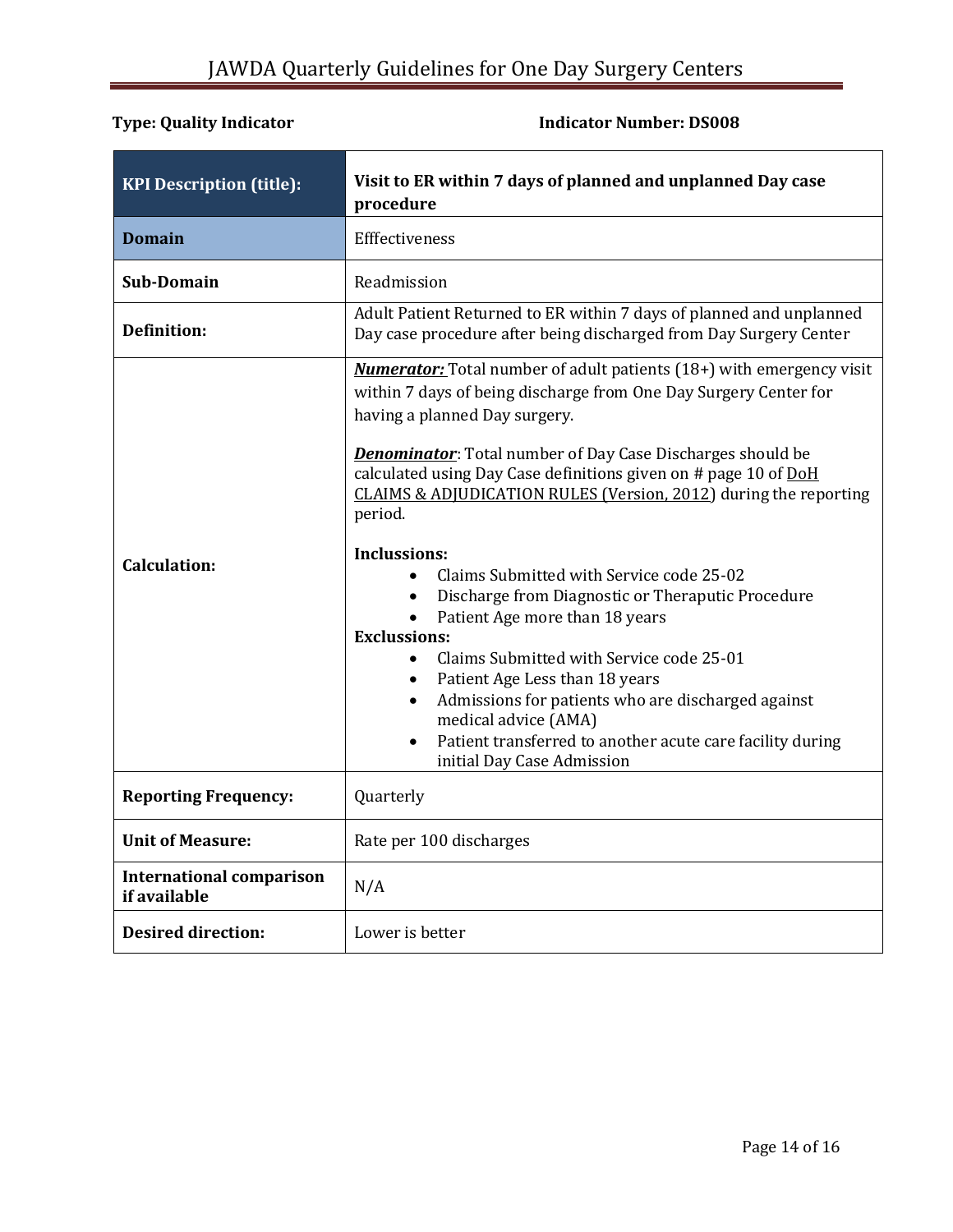<span id="page-14-0"></span>

| <b>KPI Description (title):</b>                 | Re-operation within 15 days from Day case procedure                                                                                                                                                                                                                                                                                                                                                                                                                                                                                                                                                                               |
|-------------------------------------------------|-----------------------------------------------------------------------------------------------------------------------------------------------------------------------------------------------------------------------------------------------------------------------------------------------------------------------------------------------------------------------------------------------------------------------------------------------------------------------------------------------------------------------------------------------------------------------------------------------------------------------------------|
| <b>Domain</b>                                   | Efffectiveness                                                                                                                                                                                                                                                                                                                                                                                                                                                                                                                                                                                                                    |
| <b>Sub-Domain</b>                               | Re-Operation                                                                                                                                                                                                                                                                                                                                                                                                                                                                                                                                                                                                                      |
| <b>Definition:</b>                              | Re-operation of 18 years old or older within 15 days from Day case<br>Procedure.                                                                                                                                                                                                                                                                                                                                                                                                                                                                                                                                                  |
| <b>Calculation:</b>                             | <b>Numerator:</b> Total number of patients (18 years or older) who had a<br>re-operation/re-procedure within 15 days of Day case Procedure.<br><b>Denominator:</b> Total number of Day Case Discharges should be<br>calculated using Day Case definitions given on # page 10 of DoH<br>CLAIMS & ADJUDICATION RULES (Version, 2012) during the reporting<br>period.<br><b>Inclussions:</b><br>Claims Submitted with Service code 25-02<br>Discharge from Diagnostic or Theraputic Procedure<br>Patient Age more than 18 years<br><b>Exclussions:</b><br>Claims Submitted with Service code 25-01<br>Patient Age less than 18 years |
| <b>Reporting Frequency:</b>                     | Quarterly                                                                                                                                                                                                                                                                                                                                                                                                                                                                                                                                                                                                                         |
| <b>Unit of Measure:</b>                         | Rate per 100 discharges                                                                                                                                                                                                                                                                                                                                                                                                                                                                                                                                                                                                           |
| <b>International comparison</b><br>if available | N/A                                                                                                                                                                                                                                                                                                                                                                                                                                                                                                                                                                                                                               |
| <b>Desired direction:</b>                       | Lower is better                                                                                                                                                                                                                                                                                                                                                                                                                                                                                                                                                                                                                   |